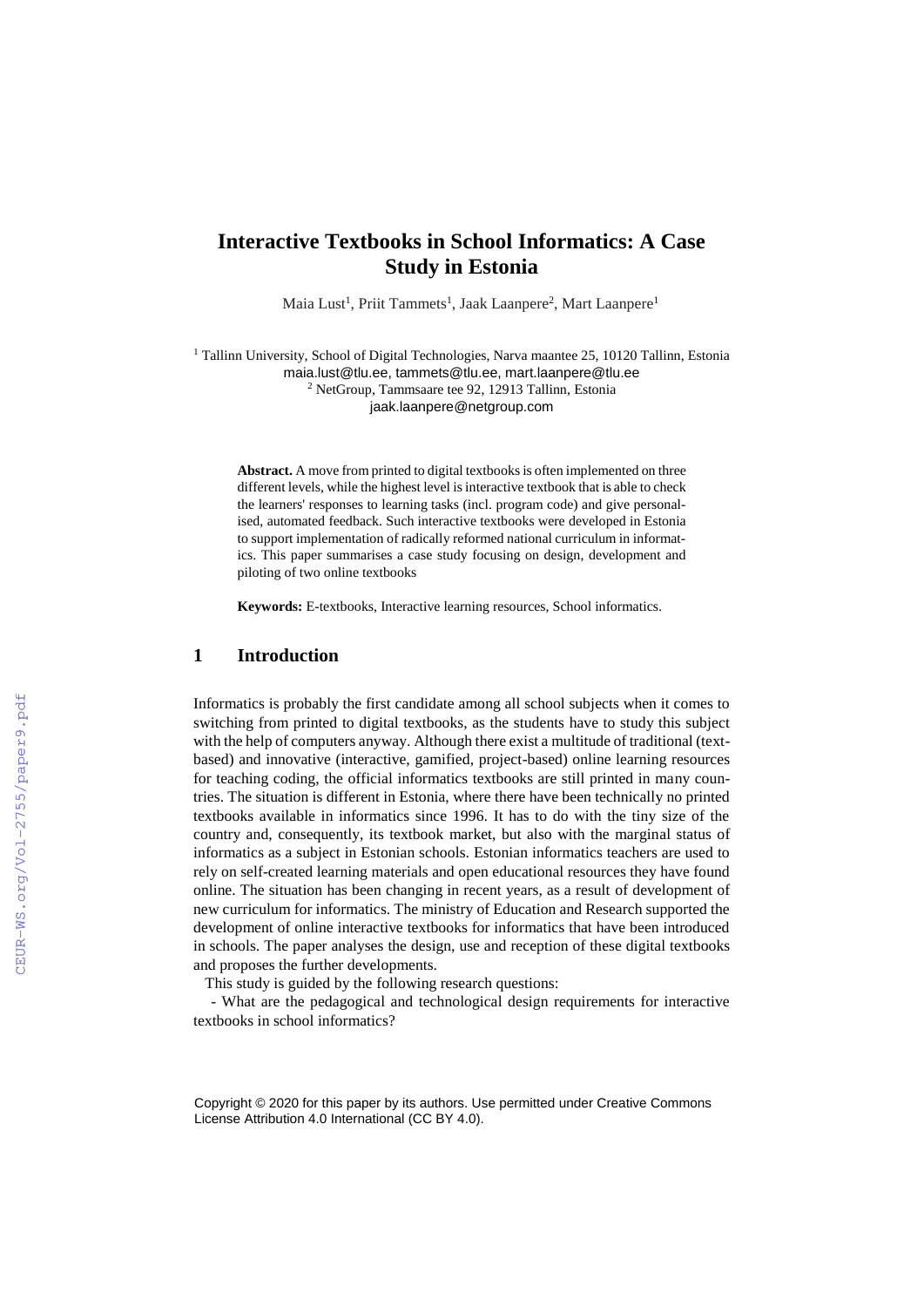- How can we support creativity, collaboration and self-regulation of learners in informatics courses through changing the design of interactive textbooks?

- What are the shortcomings of piloted e-textbooks according to the students and teachers and how these can be addressed by design improvements?

# **2 Theoretical framework: key concepts and approaches**

Informatics textbooks should provide students with theoretical basis as well as with more subject specific practical skills, such as general problem-solving skills, algorithm design, programming, robotics, creation of various multimedia content etc. In order to provide computer science students with subject specific e-textbooks numerous attempts was done.

#### **2.1 Evolution of e-textbooks: historical retrospective**

E-textbook or digital textbook is a new format for educational resources which emerged in the last quarter of the XX century, but the roots of this idea go further back in time. Inspired by Pressey's concept of teaching machines, Skinner (1954) proposed the idea of programmed instruction that led to designing adaptive, non-linear textbooks that were implemented both in printed and mechanical formats. Skinner (ibid.) criticized traditional, uniform and linear instruction in schools and suggested a new kind of textbooks that provided some branching options based on students' interaction with the content.

First mass-produced electronic textbooks appeared in US schools in the beginning of 1990s and were merely digital versions of printed textbooks (Schwarz et al, 1996). However, some researchers explored also the interactivity as a way to radically enhance the e-textbooks. For example, Fowler & Fowler (1993) used hypertext with the purpose to integrate concepts introduced in the classroom and text (the course lecture material, course syllabus), with the instructional design (a large set of designs and example programs) and programming environment (laboratory exercises, programming assignments). A year later Benfordet et al (1994) showed another example of adding interactivity to the e-textbooks by providing not only online access to the text of lectures and programming problems but also adding a tool to evaluate the solutions delivered by students and provide the student with informative, personalised feedback. An alternative concept of digital learning resources was introduced in 1994 by Wayne Hodgins (Hodgins, 2002), who suggested that the monolithic, linear textbooks should be replaced by small digital 'learning objects' that can be combined and re-used by learners and teachers according to their learning needs.

Since the turn of millennium, the speed of digital transformation of education has increased, resulting with new ideas how to improve digital textbooks. Jang (2014) described digital textbooks that include hypertext, multimedia and interactive functions that enable learners to learn according to their aptitudes, abilities, and levels. Dwyer & Davidson (2014) suggested that e-textbooks should include (on top of video and hyperlinks) also built-in dictionaries and pronunciation guides, bookmarking, highlighting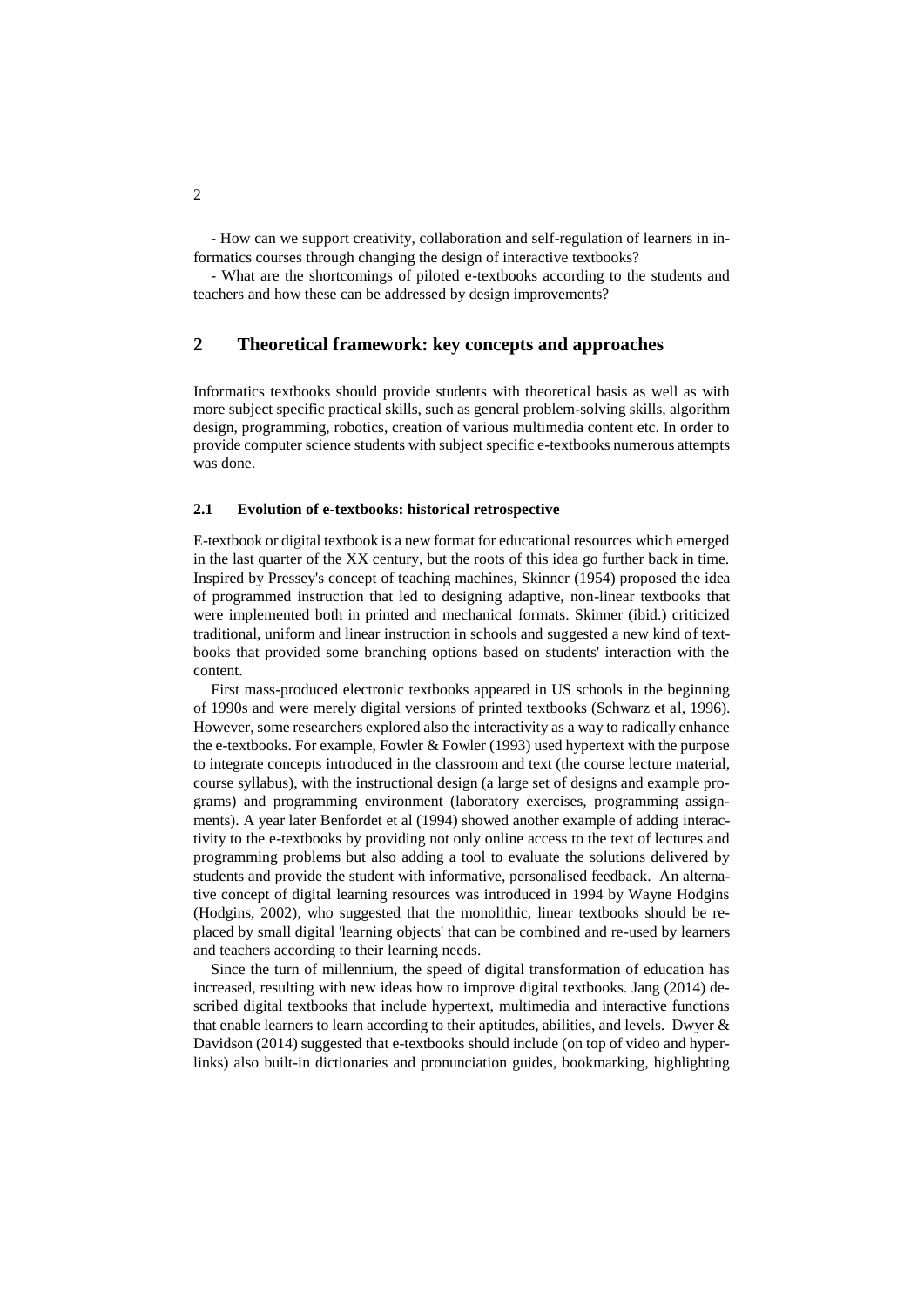and underlining capabilities, full-text searching, and the linking of the multimedia objects. Gu et al (2015) conceptualised e-textbook as a digital learning platform that combines features of e-learning and e-publishing technologies, and serves as dynamic and interactive reading material, and as an interface for learning activities among learners and the learning communities. During the first decade of 21st century, many academic publishers introduced the digital learning resources in a form of standardised SCORM content packages that can be imported to a Learning Management System (LMS, e.g. Moodle or Blackboard) and used interactively instead of traditional textbooks.

Lokar (2015) found that even today, publishers are trying to stress similarities of traditional and digital textbooks: "*An eTextbook is the complete contents of a printed textbook, delivered in electronic form over the Internet. An eTextbook has the same content as a printed textbook, the same chapter divisions, and the same page numbering*". On the other hand, the e-textbook researchers and innovators are more interested in moving away from the traditional concept. Pesek et al (2014) describe three levels of e-textbook evolution:

1) **digitalized textbooks**: The content is the same as in the print version. Their only elements are text and pictures. The only added value is the option to add comments and notes more easily;

2) **rich textbooks** incorporate some form of interactivity. They add video and sound elements, some forms of interactive questions are present;

3) **interactive textbooks** have all the elements of digitalized and rich textbooks but also the content adapted to human to computer interaction, interactive elements (dynamic interactive constructions), interactive progress check (instant feedback), the possibility to save answers, success rate analysis.

This brief historical overview shows that there have been at least three alternative scenarios of development of digital learning resources:

- 1. enhancing the original concept of textbooks by using new digital publishing formats (PDF, ePub, HTML5) and adding some new features enabled by new digital technologies, such as non-linearity (hypertext), multimedia, interactive exercises with automated feedback
- 2. re-defining e-textbooks as standardised, interactive (yet mostly linear) content packages that can be integrated into various institutional e-learning platforms
- 3. replacing the idea of uniform, pre-designed textbooks with repositories of reusable, atomic learning objects that can be combined into a meaningful whole by learner or teacher him/herself, sometimes with the help of an intelligent recommender system.

In this paper, we follow mostly the first scenario (borrowing some ideas from the second and third scenario), while aiming at the third level of e-textbook evolution as defined by Pesek et al (see above) - interactive textbooks.

What would be the next stage in the evolution of e-textbooks? Väljataga et al (2015) claim that the bulk of digital learning material and e-textbook solutions currently available are still not supporting the more ambitious pedagogical innovation aspiring more learner-centered, self-directed, creative and collaborative learning. They propose (ibid.)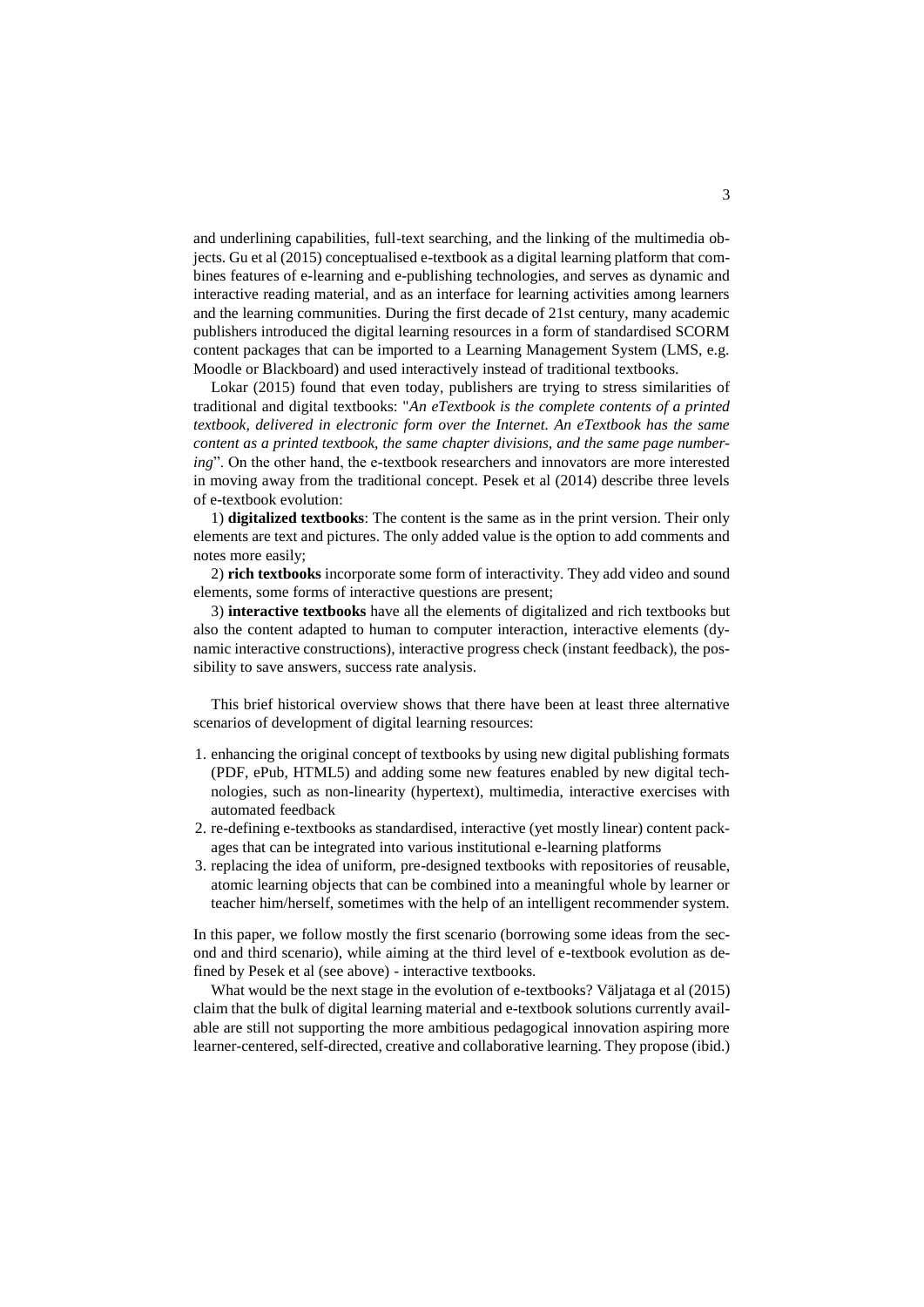a taxonomy of distributed co-authorship levels that can be used for comparing the digital textbooks in future. The ambition of interactive textbooks for school informatics in Estonia has been clearly set to higher levels in CoA taxonomy.

#### **2.2 Defining the e-textbook**

The easiest way would be to define e-textbook as e-book that has been designed for learning purposes in accordance with curriculum standards. However, as we demonstrated in the historical overview above, an e-textbook does not have to be (and often is not) an e-book. Variety of e-textbook definitions can be found in literature, most of these focus on the digital format of educational content that includes not only text, but also hypertext and bookmarks (Fowler and Fowler, 1993), multimedia (Knight, 2015; Jang, 2014; Dwyer & Davidson 2014), feedback and assessment (Benfordet et al 1994), animations and videos (Regueira and Rodriguez, 2015). Railean (2015) gives a comprehensive definition of digital textbook: *'Digital textbook is a mix of workbook, reference book, exercise book, case book and manual of instruction based on static hypertext or multimodal text, which meet curriculum standards (pedagogic resources) or/and is an alternative learning tool, located in a digital library accessed through a personal computer or mobile digital device connected to Internet and directed from an educational platform*'.

Lokar (2015) suggests six key features of a good e-textbook:

– **Accessible**: an e-textbook should be available online and there should be the possibility of transferring it to other locations.

– **Adaptable**: an e-textbook should be adaptable to the needs of individual teachers, learners and groups of learners.

– **Cost effective**: an e-textbook should increase the efficiency and productivity by cutting the time and money spent on the whole lifecycle of a textbook, including future revisions, adaptations….

– **Durable**: an e-textbook should be adaptable to the changes in technology without costly redesign and re-encoding.

– **Interoperable**: an e-textbook should have the option of being used in different learning environments and with different tools.

– **Reusable**: an e-textbook should have the option of its parts being used in different contexts.

Choi et al (2018) propose five functional layers for development of next-generation e-textbooks that support constructivist learning:

1. *Core functions* – existing features of e-books form the core functions for e-textbook to replace printed textbook in learning. These functions improve the learning efficiency but do not make substantial functional change in learning process and, thus, would be the first step in deploying e-books to substitute printed text.

2. *Internet connection* – the ability to connect to the local area network and the Internet. Internet connection not only empowers learners to acquire learning resources anytime anywhere but also allows designing enhanced features to augment the learning with ebooks. Nevertheless, adding internet connection to e-textbooks can only enhance the learning experience but do not revamp the learning process.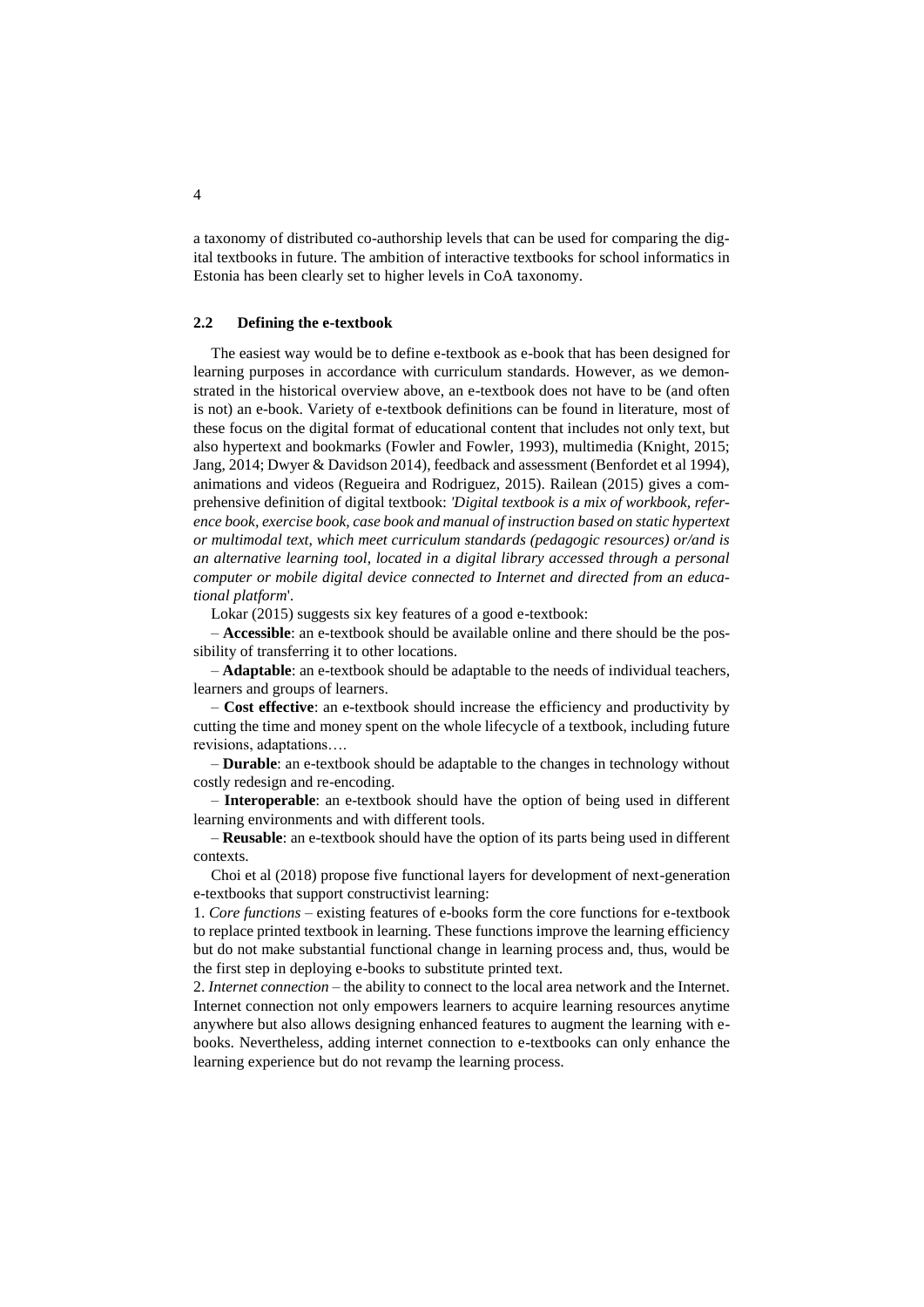3. *Sharing and collaboration* – enable sharing and collaborating with other learners to facilitate collaborative learning. Collaborative learning modifies how knowledge can be created and acquired from the e-textbooks and, therefore, is a step towards transforming e-textbooks from a self-directed learning environment to formal learning platform.

4. *Personalized learning* – the capability to provide various types of learners with tailormade instructions that fit their learning needs. Personalized learning further modifies the learning content delivery method of e-books and paths way for implementing new teaching pedagogy with e-textbooks.

5. *Intelligent tutor* – the use of state-of-the-art intelligent methods to gradually understand the learners by building student-centric models. Intelligent tutor completely redefines the e-textbook from a pure learning tool to a teaching and learning platform

While designing the interactive textbooks for Estonian school informatics, the features suggested by Lokar and Choi et al were used as design requirements.

# **3 The context: informatics curriculum reform in Estonia**

This case study took place in a unique context defined by ongoing curriculum reform that has radically redefined the goals, content and delivery modes of Estonian school informatics. Current national curriculum (Riigi Teataja, 2014) originates from 2014 and it includes an elective subject 'Informatics' that recommends to schools the following contents to be taught as a separate subject (one 45-min lesson per week):

- Grade 5 or 6 (age 11-12): 'Learning with Computer' includes topics such as word processing, file management, internet search, analysing and visualising data, making presentations
- Grade 8 or 9: 'Information Society Technologies' includes topics such as online information systems and document management, eGovernance services, creating online Personal Learning Environment, participating in online community of practice, digital content creation.

High school (grade levels 10-12) curriculum does not mention the subject of informatics, but Science strand includes five elective courses with IT component (35 hours each):

- Using Computer for Inquiry
- Basics of Programming and Software Development
- Robotics and Mechatronics
- Geoinformatics
- 3D Modelling

However, schools in Estonia are free to decide which elective subjects to include in the school curriculum and how to teach these. Recent study (Praxis, 2017) showed that Informatics was offered as a separate subject only in 55 per cent of basic schools and 76 per cent of upper-secondary schools (grade 10-12). The rest of the schools have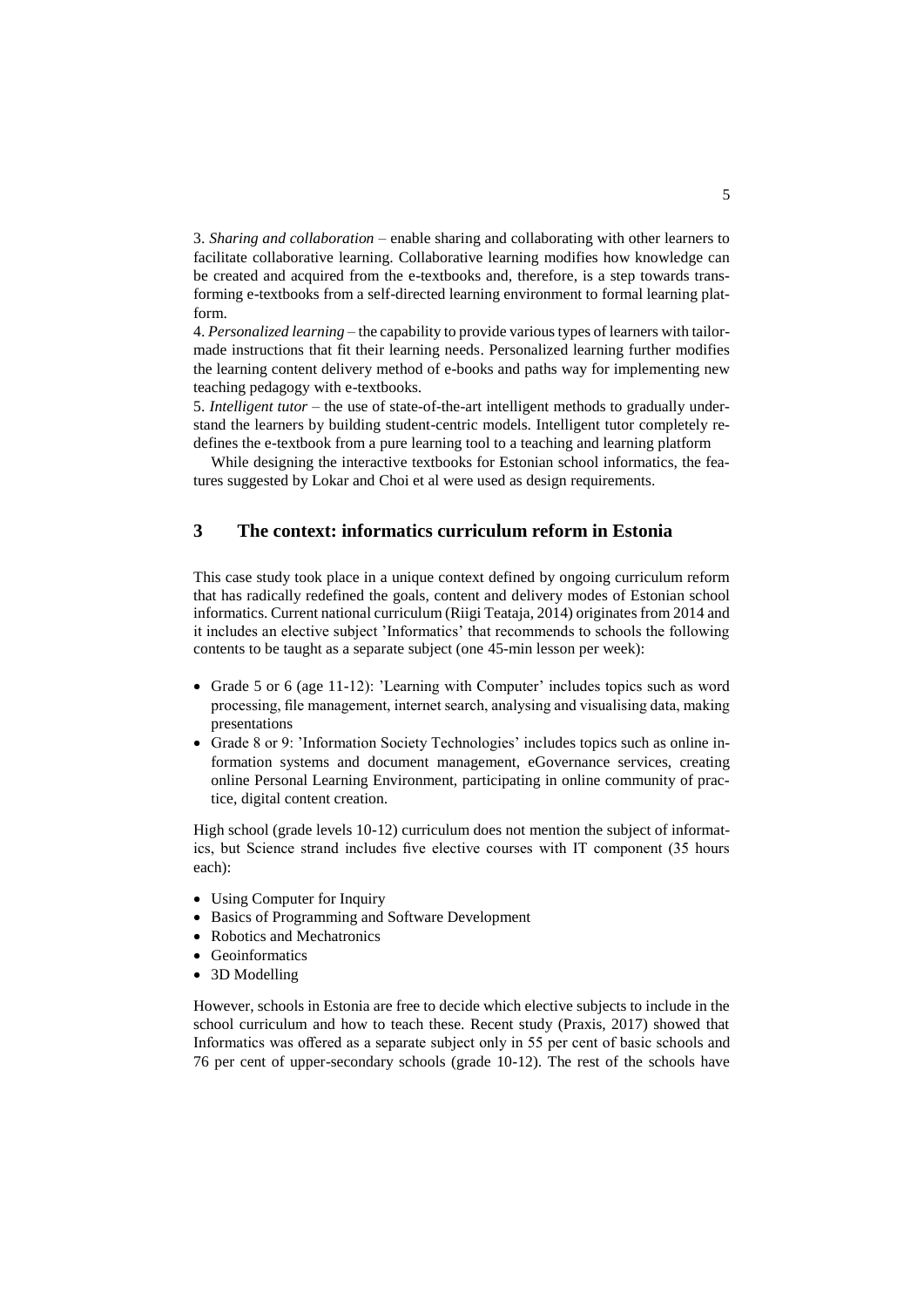integrated some ICT-related topics into other subjects to improve digital literacy of students. Coding is taught only in 2 per cent of basic schools and 23 per cent of uppersecondary schools that offer Informatics as a separate subject. This is in sharp contrast with articles published in the international media (e.g. Forbes, BBC) that claim that coding is taught as a compulsory subject in all Estonian schools. One of the main reasons why coding is not being taught in Estonian schools is the lack of qualified teachers and textbooks. Teacher education is offered only in University of Tartu and Tallinn University, both have started preparing informatics teachers since 1990. However, within last 10 years there have been only a few applicants every year to the MEd programme 'Teacher of Informatics' in Tallinn University, which caused shutting down the programme in 2015. University of Tartu continued offering it only as a minor specialisation module for mathematics/science teaching majors, but the enrolment number were dropping there as well. There are two reasons for the lack of interest: (1) as there are only few informatics lessons in every school, it does not provide a full teaching position in majority of schools, (2) majority of university students who are interested in computer science prefers to teaching a career in IT industry, where salaries are 2-4 times higher than teachers' salary. There only textbooks of informatics are available for primary school (Grades 1-6) and for five elective courses in upper-secondary schools. There are no specific software tools or online platform dedicated to teaching coding in Estonian language. Schools that teach coding tend to use the international platforms such as Code.org. There are some achievements in informatics education in Estonia, the most important one being the Estonian Informatics Olympiad (EIO) that is organised annually by Tartu Science School since 1990-ies. Estonian students (most of whom are self-taught or trained through non-formal education sector, e.g. coding clubs and EIO coaching team) participate every year in international competitions such as Informatics Olympiad and Bebras. There are also some success stories that belong to the non-formal IT-education:

- ProgeTiiger: in-service teacher training programme on teaching playful coding and robotics in grades 1 4 (by HITSA Foundation),
- SmartLab (NutiLabor): network of 170 coding clubs funded by Look@World Foundation
- Robotics competitions Robootika and First Lego League have massive attendance
- Cyber security initiatives in education: Safer Internet Day, Küberpähkel competition
- Privately-funded ICT projects in schools: Samsung Digital Turn, Samsung DigiPass, Eesti 2.0, Codesters Club etc.

Success factors for strong non-formal coding education in Estonia are: interested kids and parents, engagement of professionals from IT sector as trainers, availability of public-private funding and partnerships, and collaboration between universities, schools, companies and educational agencies. The main challenges of informatics education in Estonia have been increasing since the turn of the century: lack of qualified teachers, lack of textbooks and decrease in the willingness of schools to offer this subject to their students. Currently the coding skills of Estonian students are assessed only in the nonformal education sector (Informatics Olympiad, Bebras, First Lego League, Robootika). The things a little better with national level assessment of digital competences.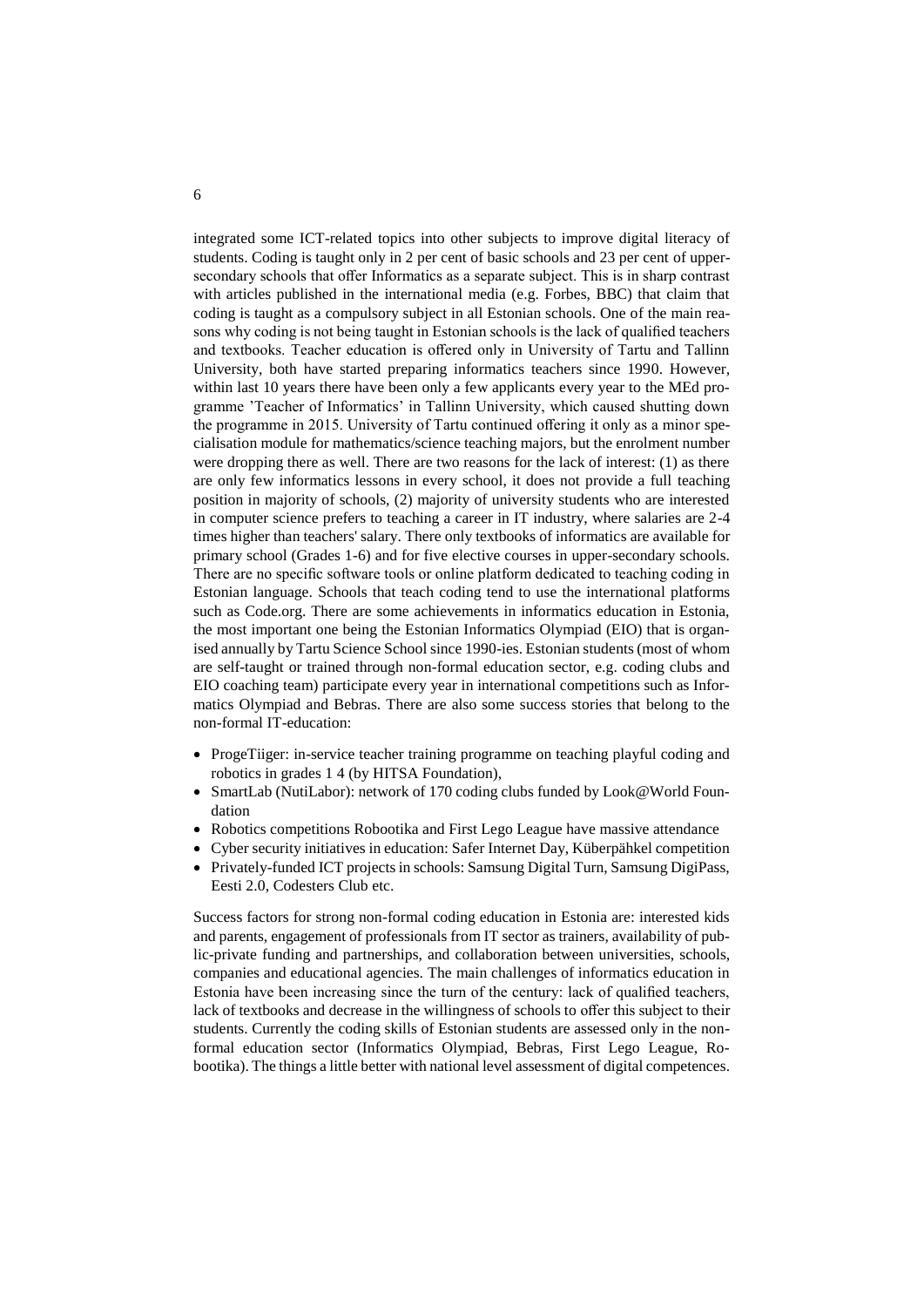In 2017 and 2018, the joint research group of University of Tartu and Tallinn University conducted an online pilot test of digital competence in grades 9 and 12 by the request of the Ministry of Education and Research. The test is based on European digital competence framework DigComp and includes only 2 tasks related to simple coding skills. According to current plans, this test will be taken every spring by a random sample of 20 per cent of all students in grades 9 and 12 in upcoming years.

The expert group on informatics curriculum reform was formed at the HITSA foundation in 2017 and it defined the following design principles for new informatics curriculum for high schools:

- the main focus is on real-life software (or software+hardware) prototyping project
- the project can be defended as an inquiry project, as every high school graduate has to conduct a 'mini thesis'
- students themselves will select the topic and team mates for the project, appoint the team leader
- the project is collaborative, 4-6 team members have different roles (programmers, designer, tester, analyst, project manager)
- prior to the project, each student should take 1-2 courses to prepare for his/her role in the team
- curriculum should aim at balancing computational and design thinking
- curriculum and learning resources should be designed for flipped classroom approach
- teacher should be involved (both in elective courses and in the project) as a coach and if possible, supported by a mentor from IT industry

As a result of iterative and participatory design process conducted by HITSA expert group, the new informatics curriculum for high schools (GINF) was proposed in 2018. It consists of a collaborative software project in Grade 11 that is preceded by five rolebased elective courses in Grade 10:

- Introduction to programming
- Basics of software engineering
- User-centered design and prototyping
- Software analysis and testing
- Digital services

Participation in the software development project requires that each participant has successfully passed 1-2 elective courses a year before, in accordance with their future role in the project team (developer, analyst, tester, designer or project manager) (HITSA, 2017). Due to the lack of qualified informatics teachers in Estonian schools, the elective courses and their online learning environment is designed to support selfdirected and collaborative learning so it could be delivered also in these schools that do not have any informatics teachers. The online learning environment designed for GINF consists of the following components (HITSAa, 2017):

• Interactive textbook built on Wordpress with Pressbooks plugin and H5P templates for interactive self-tests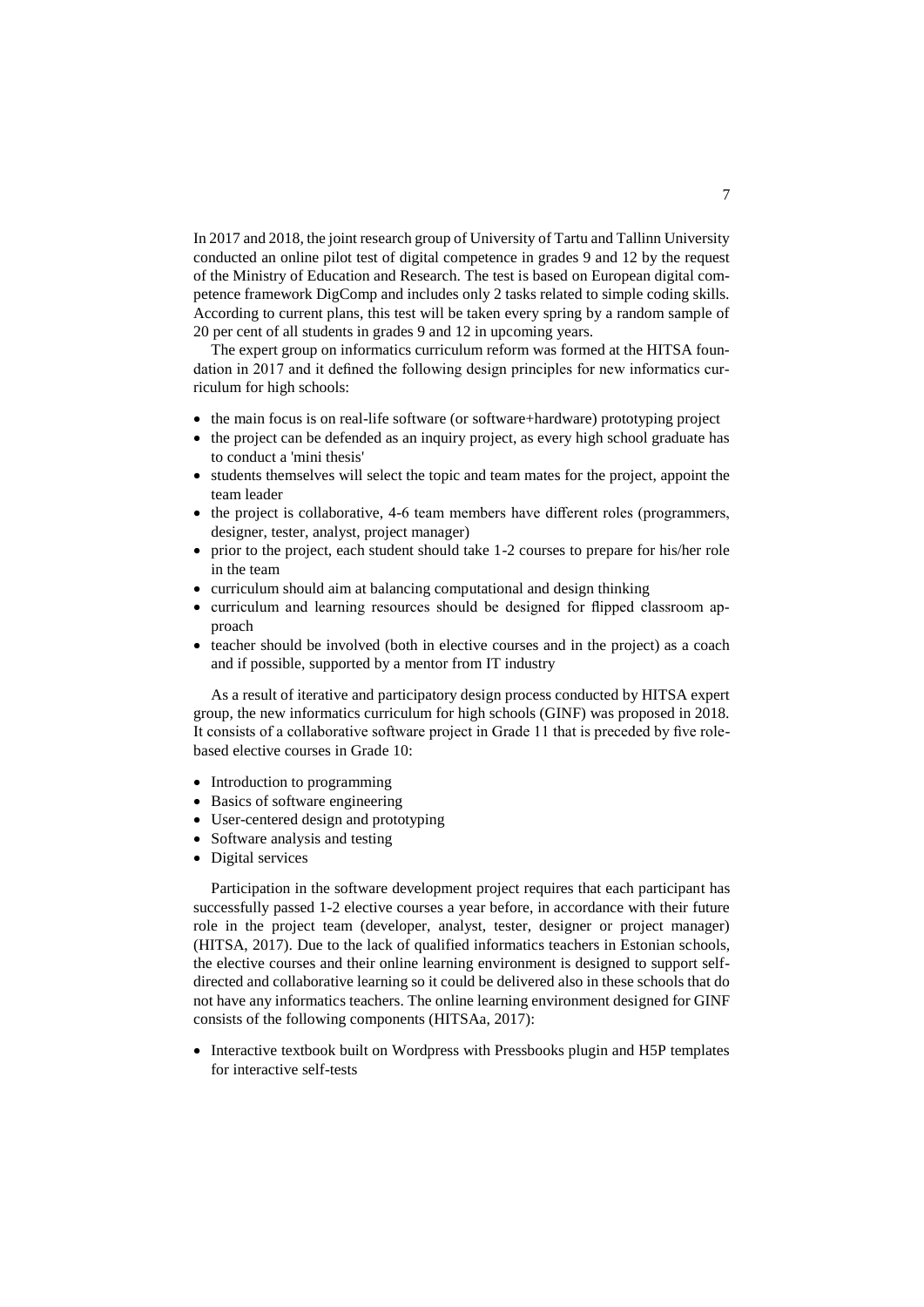- Moodle with VPL (Virtual Programming Lab) plugin for conducting and assessing coding exercises
- Trello, Github, Slack and GSuite for teamwork.

To ensure implementation of GINF curriculum also in those schools that don't have a qualified informatics teacher, the textbooks had to support Flipped Classroom approach. Thus, the textbook should be designed to guide learners through learning materials, support the self-directed learning process by providing instant personalized feedback on completed tasks etc., while leaving to teacher a role of coach or facilitator who guides students through collaborative problem-solving process. At the moment GINF textbooks include but a few elements of learning analytics support but there is missing a path for using collected data for instant improvements and guidance, also a bridge that connects collected data and predicts student learning outcomes and behaviour in specific cases: completion of different tasks, reading additional information etc. In the future, the platform should enhance the support to innovative learning approaches such as personalised and collaborative learning or peer learning. Learning analytics and learner modeling should provide an overview of each and every student individual contribution to common work to ensure that learning outcomes listed in curriculum was obtained by all students.

This paper focuses on piloting the two textbooks designed by Tallinn University for elective courses 'User-centered Design and Prototyping' and 'Software analysis and testing'. Both textbooks were designed to support Flipped Classroom approach with duration of 8 or 16 weeks, depending on intensity of studies. This is why each textbook contains 8 chapters, each chapter containing text, images, videos, examples, interactive exercises made with H5P and 1-2 collaborative tasks for face-to-face workshop sessions. The Table of Contents for both textbooks are presented below:

- User-Centered Design and Prototyping (web.htk.tlu.ee/digitaru/disain/):
	- ─ Design process and related key concepts
	- ─ Mapping the needs of the target group
	- ─ Personas and scenarios
	- ─ Conceptual model
	- ─ LoFi prototype of the User Interface
	- ─ Interactive prototype of the User Interface
	- ─ User experience evaluation
	- ─ Pitching your prototype
- Software Analysis and Testing (web.htk.tlu.ee/digitaru/testimine/):
	- ─ Software quality
	- ─ Who is the analyst?
	- ─ Software requirements
	- ─ Who is the tester?
	- ─ Basics of software testing
	- ─ Software testing process
	- ─ Presenting the results of testing

8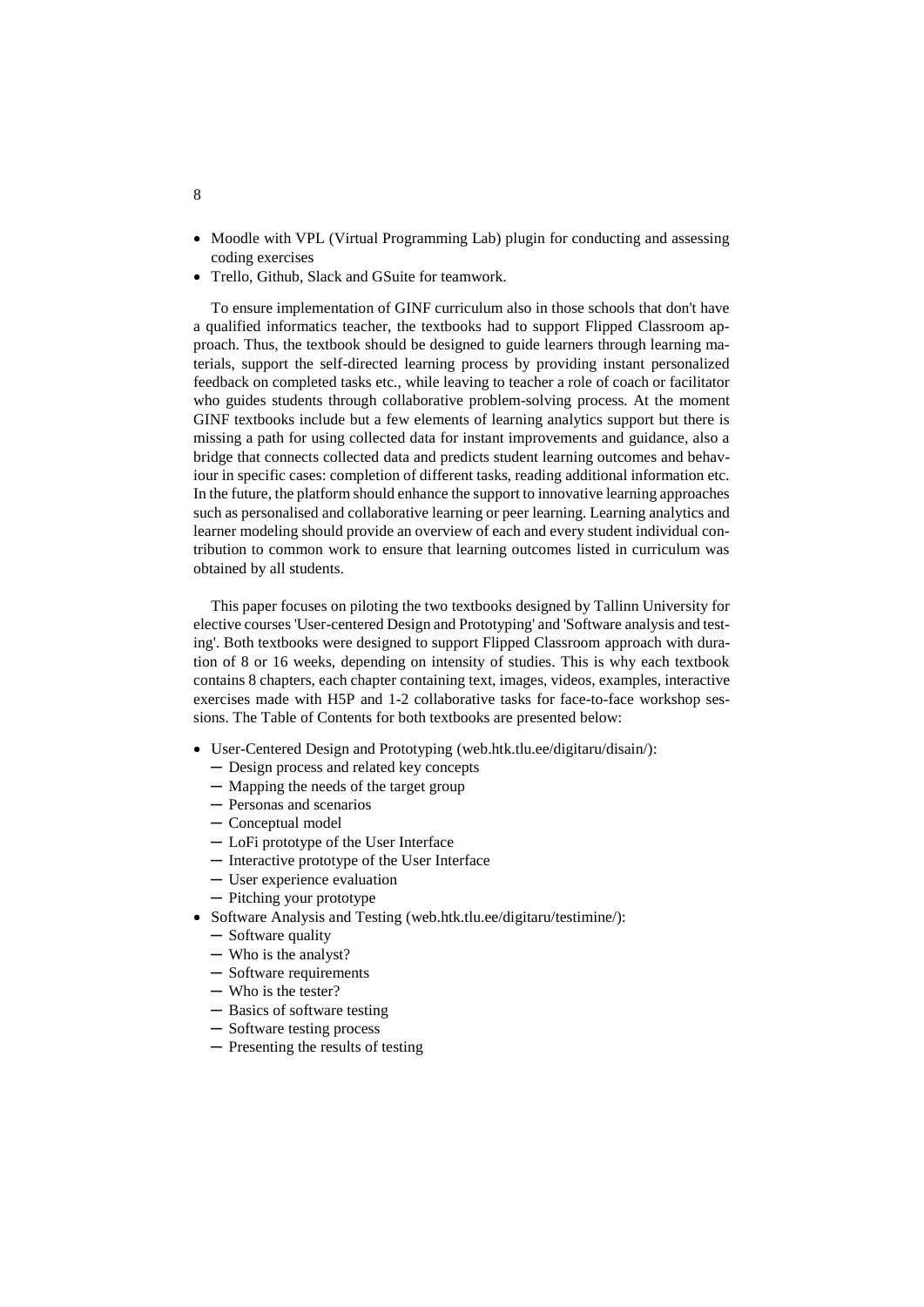Both textbooks were piloted in 6 schools in 2019 with more than 200 students, the results and feedback are analysed below.

# **4 Research design and methods**

Research design will follow mixed method case study approach (Yin, 2018). According to Creswell & Plano Clarke (2018), *'a mixed methods case study design is a type of mixed methods study in which the quantitative and qualitative data collection, results, and integration are used to provide in-depth evidence for a case(s) or develop cases for comparative analysis*' (Creswell & Plano Clarke, 2017). This approach was chosen in order to raise credibility of inferences from survey result and interviews conducted within the present study and provide scientific evidence regarding effectiveness of school informatics e-textbook design solutions.

 According to (Zainal, 2007), case study explores and investigates a contemporary real-life phenomenon through detailed contextual analysis of a limited number of events or conditions, and their relationships. The case (pilot study) acts as a tool to explore effectiveness and needs of further development of two informatics e-textbooks ('User centered design and prototyping' and 'Software analysis and testing') that were composed by Tallinn University researchers for a new upper secondary school informatics curriculum. According to Yin (2018) case studies can be divided to three types: (a)explanatory, (b)descriptive and (c)exploratory. In our case, based on research questions stated above we will follow the path of explanatory case study.

By choosing the mixed method case study research design, we aimed to improve understanding the experiences, concerns and improvement ideas of students and teachers related to piloting the e-textbooks.

In order to ensure that different dimensions of informatics e-textbooks are addressed, we used methodological and data triangulation techniques. As methodological triangulation in present study we used literature review, post-pilot online survey of students and interviews with teachers.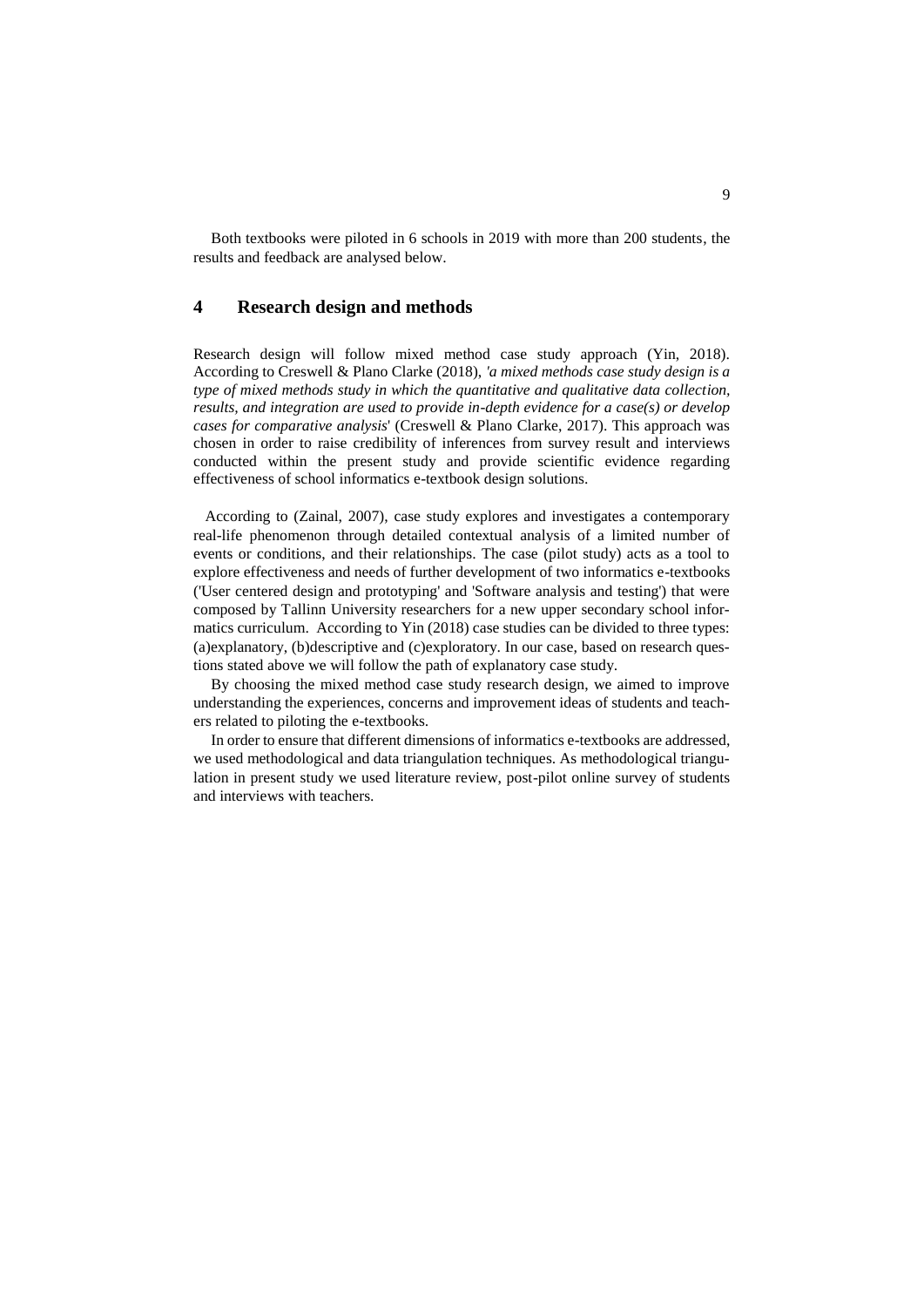## **5 Results**

All five new GINF textbooks were offered for piloting to Estonian high schools, ten schools enlisted for this pilot. Out of these ten schools, six agreed to pilot the course ' User-Centered Design and Prototyping' and only two schools managed to find students for 'Software Analysis and Testing' course. These six pilot schools included one vocational school, one private full cycle school (grades 1 to 12), two large state high schools and two mid-size municipal high schools. Two schools were located in the capital city Tallinn, two in Pärnu, one in Tartu and one in Jõhvi. The post-pilot online survey questionnaire was responded by 41 students, which is slightly more than a half of the students who enrolled to the pilot course. The survey was conducted right after the end of the pilot course in June, while the collaborative software project (where the skills learned during the pilot course were put into practical use) took place in the beginning of the next school year, from September to December.

First, we wanted to map the wider context regarding everyday use of online information systems and learning resources by the students, as it could affect the learners' attitudes towards using e-textbooks in general. The significant majority of respondents (32 out of 41) reported daily use of school information system and 30 confirmed their daily use of online information seeking for study purposes. However, less than half of the respondents have been using regularly computers for accessing any kind of digital learning resources, tests, note-taking and quizzes. Only six students reported their engagement in coding and web design activities on weekly basis. 14 respondents have studied informatics in basic school as a compulsory subject, 13 did not have any previous experience with informatics in school or outside, 8 had informal or non-formal learning experiences related to IT (coding, robotics, 3D modelling, Web design). As these two pilot courses did not have any prerequisites regarding previous informatics knowledge and skills, the final sample for our survey matched the expected situation in all Estonian schools in general.



**Fig. 1.** The distribution of students' responses regarding the use of e-textbook.

The Figure 1 above illustrates the students' responses to the question: ' *How the use of the e-textbook was arranged in your school during piloting*?'. We expected the first two

### 10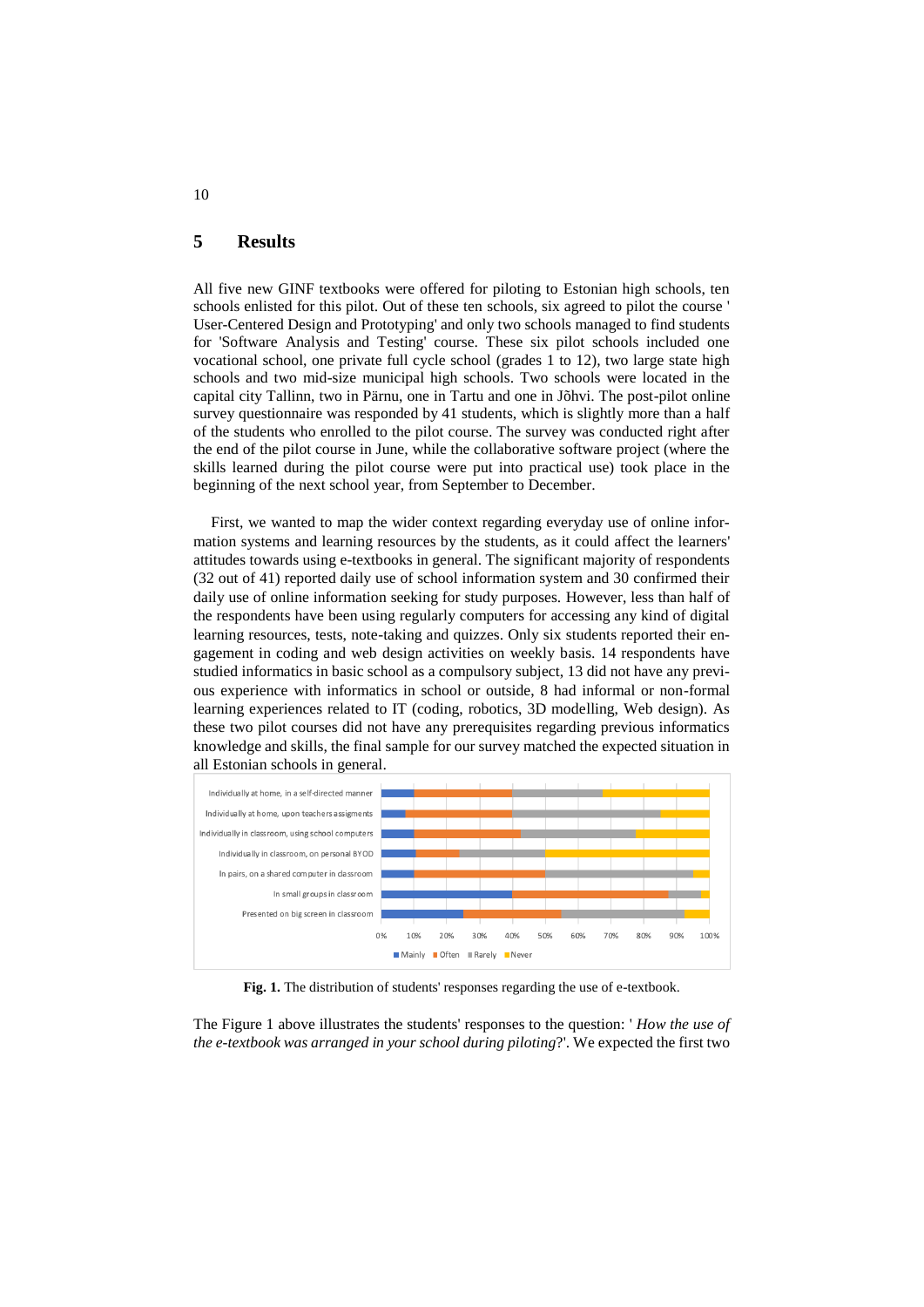options (*Individually at home*) would dominate, but it did not happen. The most common ways of reading the e-textbook were on the big screen or in small groups in classroom. Surprisingly large share of respondents was using the e-textbook in pairs on a shared computer, probably due to insufficient number of computers in school lab.

The Figure 2 below summarises the students' attitudes regarding the quality, difficulty, organisation and ease of use of the piloted e-textbooks. The highest level of satisfaction was related with interactive exercises, ease of use, support to independent studying, support to knowledge retention and transfer. The respondents were less satisfied with ease of getting started with this e-textbook, user-friendliness and support to flexible organisation of informatics studies. While the e-textbooks were specifically designed to support Flipped Classroom approach, it is understandable that some students did not cope so well with sudden expectance of independent, self-directed studying in the domain that they had no previous experience, which is supposedly quite different from the rest of their high school studies.



**Fig. 2.** Students' satisfaction with e-textbooks.

We also asked the students to estimate the further need and potential uptake of these e-textbooks in the future, both by themselves individually as well as by their school (Fig.3). 75% of respondents suggested that this elective course should be offered to the students in their school also in the future. Less than half of students thought they might revisit this textbook in future. Now we know that those students who took part also in the follow-up collaborative software development project a few months later, had to revisit and use actively both e-textbooks, indeed. It is encouraging that more than a half of the respondents think that there will be sufficient number of students in their school who would be interested to take this course in the future.



**Fig. 3.** The potential future use of piloted e-textbooks.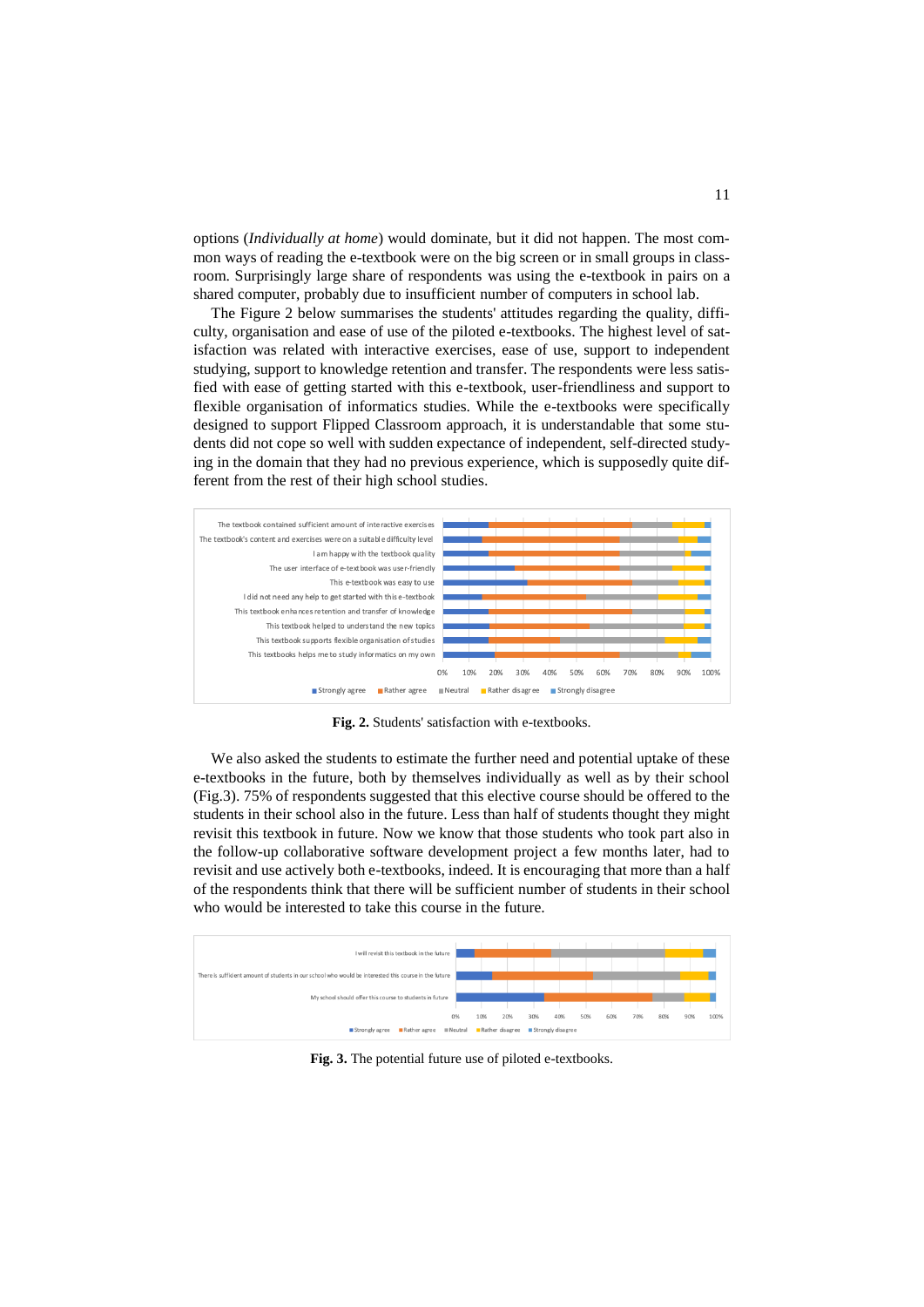We asked students to give free-form feedback about most boring/useless and most interesting/useful topics covered by these two textbooks. Surprisingly, the most boring chapter was building an interactive prototype (mentioned by 5 students), while most interesting ones were the chapters about designing personas and pitching the prototype (mentioned by 4 students). As it happens, there were two respondents who had exactly opposite opinions. The reason for disliking the chapter about building an interactive prototype was caused by insufficient support and examples on using Marvel app, but also by the fact that Marvel app had frequent technical problems. Some respondents were critical about mistakes in the text (the piloted version have not been thoroughly edited). Flipped Classroom approach that was applied in theses pilot course found equal number of proponents and opponents amount students, the former appreciated an unusual way of studying, while latter would have preferred traditional lectures to independent work with the e-textbook.

The feedback from the teachers who participated in the pilot was collected by online questionnaire and group interview. The data collected from teachers confirmed the results of students' survey. The main challenges were related with Flipped Classroom approach that was not suitable to students that did not have independent learning habits. However, teachers confirmed that majority of students appreciated more self-directed form of learning in the pilot courses (with the exception of the private school where majority of students preferred traditional delivery of the course). Teachers also confirmed that the topics of writing the personas and pitching the prototype were the best ones in the textbook. An interesting comment was made by one teacher regarding the scenario task - she said that her students did not believe this task could be "so easy and fun" and were suspiciously looking for "catch". The teachers also said there should be more real-life examples in the textbook, but the examples should be drawn from the everyday context of students themselves.

### **6 Discussion and conclusions**

The new e-textbooks for an experimental high school informatics curriculum were successfully piloted, the feedback from students and teachers was generally very positive and resulted with a number of suggestions how to improve the structure, design, visuals and text of the e-textbooks. These suggestions have already been taken into account when preparing the new versions of both e-textbooks that will be publicly launched in the beginning of the next school year. As these textbooks are designed to support independent studying and Flipped Classroom approach, it would be easy to use these also in case the schools will not open in September and have to teach fully online.

#### **References**

1. Benfordet, S., Burke, E., Foxley, E., Gutteridge, N., & Zin, A. M. (1994). Ceilidh as a Course Management Support System. Journal of Educational Technology Systems, 22(3), 235–250.<https://doi.org/10.2190/y62d-cyex-q4d8-r8dq>

12